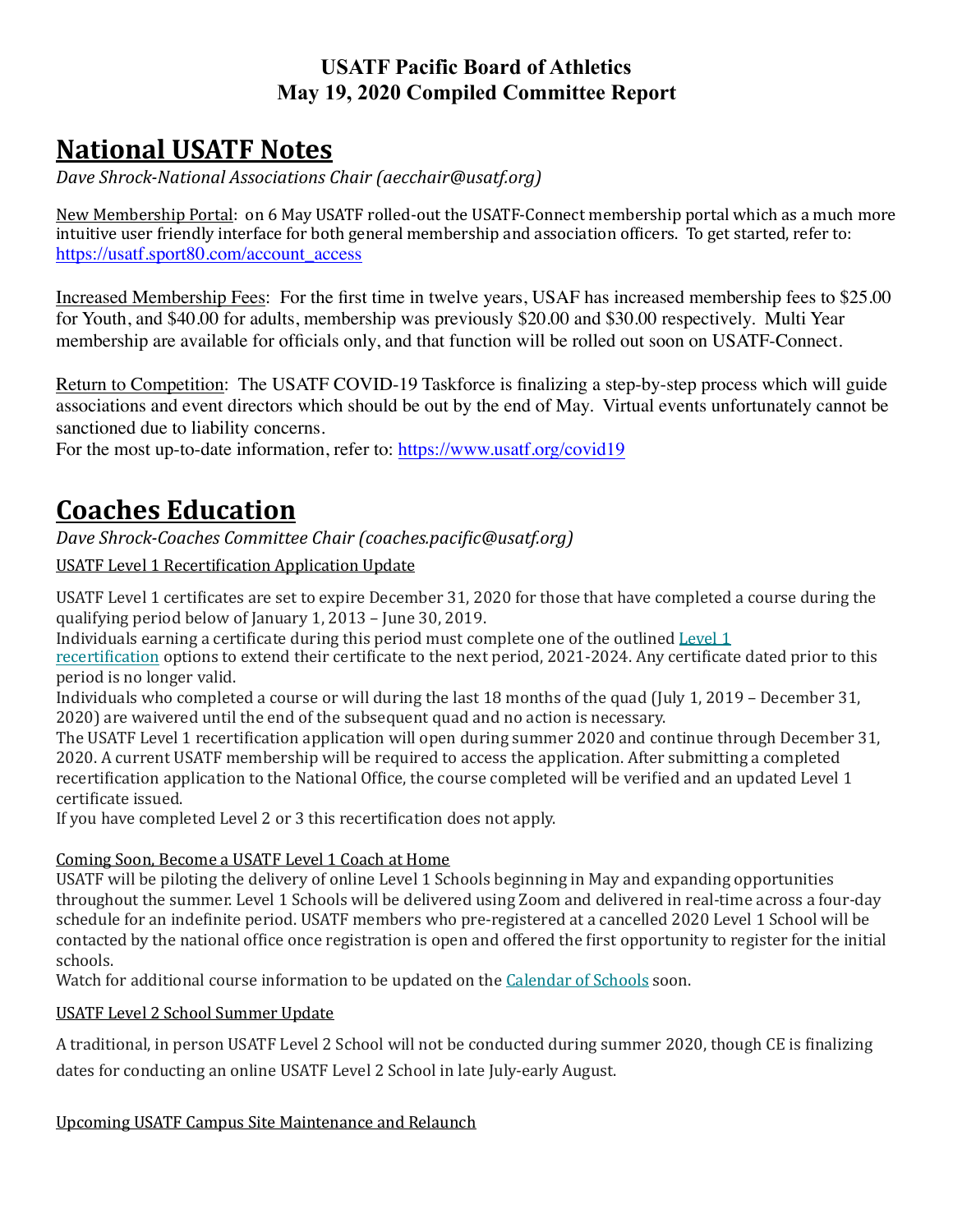USATF Campus moved has moved to new website, and users will be unable to login to their account to complete courses, including the Level 1 Exam, retrieve certificates or purchase new courses from the previous website All previous users should have received a new system generated password to login.

Contact  $\frac{\text{coachingedu@usatf.org}}{\text{costim}}$  if you require additional login or navigating assistance.

#### Pacific face-to-face Level 1 School

We are unsure as yet if we will be able to host our traditional Level 1 School 16-17 January, 2021 at Chabot College.

# **Race Walking Committee**

### *<i>Jon Price (iprice@unr.edu)*

Below is the content of an email sent to race walkers in the Pacific Association, describing upcoming virtual races.

Due to the global Coronavirus COVID-19 pandemic, we can't conduct official races because we can't be physically present with certified judges, officials, courses, or timing. Therefore, we are modifying our traditional USA Track & Field Pacific Association Race Walk Grand Prix Series into something new... Welcome to the #AloneTogether version of the COVID-19 VIRTUAL Race Walk Grand Prix Series!

As with our traditional Grand Prix, the first event was the One Mile held in Berkeley earlier this year. The results for that race and the Grand Prix Standings are available (as always) on our website at https://www.pausatf.org/ [race-walking/](https://nam04.safelinks.protection.outlook.com/?url=https%253A%252F%252Fwww.pausatf.org%252Frace-walking%252F&data=01%257C01%257Cjprice%2540unr.edu%257C1c9e4448d7be42935e2b08d7e8a74c8f%257C523b4bfc0ebd4c03b2b96f6a17fd31d8%257C1&sdata=xltJkBAQkMY14cOmOmOiRdwGw514LkqngphYJONyk3E%253D&reserved=0)

The **3,000-meter race**, originally scheduled for May 23, will now be a #AloneTogether COVID-19 VIRTUAL event to be completed any time between May 16 and May 23.

The **5,000-meter race**, originally scheduled for May 31, will now be an #AloneTogether COVID-19 VIRTUAL event to be completed any time between May 31 and June 7.

In addition, we've added a **One Hour** #AloneTogether COVID-19 VIRTUAL event to be completed any time between July 4 and July 12.

Relying on guidance from official sources, we will either confirm or change the plans for the 10-kilometer and 20kilometer race walks currently scheduled for September 27.

#AloneTogether COVID-19 VIRTUAL Event Rules:

- Be SAFE and comply with all federal, state, and local directives and guidance regarding safety related to the Coronavirus COVID-19 global pandemic. Depending where you live, such guidance may include frequency/duration/location of outdoor activities, or the wearing of face coverings.
- Outdoors: Use a certified course or 400-meter track, or measure a new course with GPS. Indoors: Use the Distance reading on a treadmill or your personal GPS set to measure "Indoor" distance.
- Walk ALONE or with members of your own household, keeping at least 6 feet of social distancing from other people at all times.
- Keep your own time and count your own laps.
- Use the honor system (and your imagination) to keep track of judges' warnings, red cards, penalty time, and umpiring infractions.
- Athletes who live outside the Pacific Association are eligible to participate and receive prizes.
- Prizes (California- and Nevada-shaped rock pins) will be awarded at the luncheon following the 10-km Grand Prix race walk in Carmichael/Sacramento on Sunday, 27 September 2020, to the top three females, top three males, and top three age-graded athletes in each of the contested virtual race walk events. Winners must be present on September 27 to receive their prizes; if a winning athlete is not present, the prize will be given to the next athlete in that category.

Individual Results Reporting:

Report your individual results to the Race Walk Committee of the USATF Pacific Association no later than one day after the final day of the event.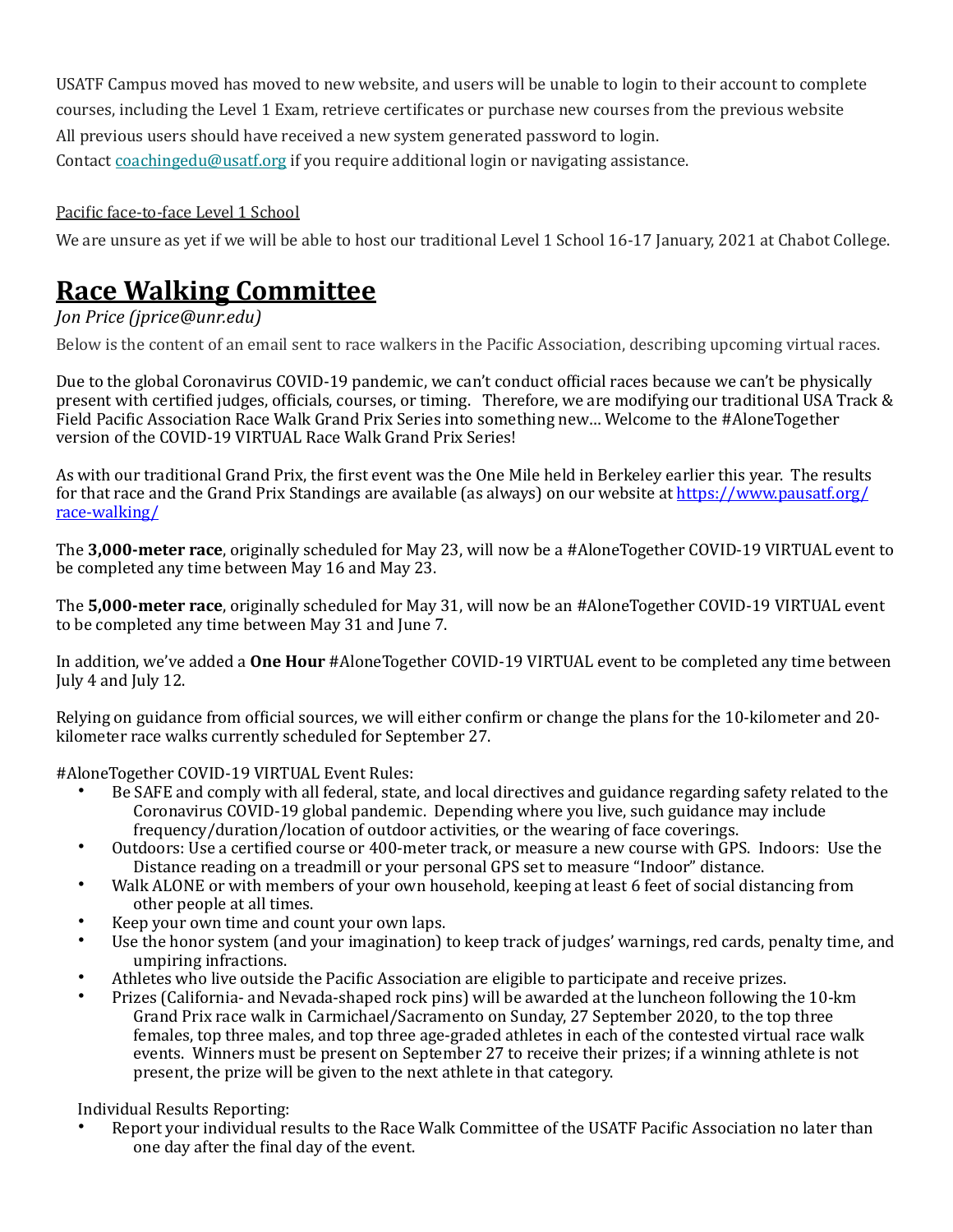- [Optional, but fun!] Include a selfie or other photo of yourself participating in the #AloneTogether virtual event. Your photo may be posted along with other virtual race results, including in Pacific Association emails and on the Pacific Association USTAF Race Walk website and Sierra Race Walkers Group page in Facebook.
- Use the Individual Results Report form attached, or send the following information in an email to nicollegoldman@comcast.net (and don't forget that photo!):

Date Event Start Time (Time of Day) **Distance** Finish Time (HH:MM:SS) Location How I Completed the Event SAFELY Last Name First Name Gender Birth Date (MM/DD/YYYY) Age on Event Date **City** State Zip **Telephone** E-mail 

• By participating in this virtual event you are certifying that you agree with the following statements: "I know that race walking is a potentially hazardous activity. I should not enter and participate unless I am medically able and properly trained. I agree to abide by all federal, state, and local health and safety directives and guidelines related to the Coronavirus COVID-19 and my ability to safely compete in this virtual event. In consideration of the acceptance of my results, I do hereby, for myself, my heirs, executors and administrators, or anyone else who might claim on my behalf, waive, release and forever discharge any and all rights and claim for damages which I may have or which may hereafter accrue to me against the Pacific Association, USATF, its board of supervisors, officers, directors, agents, employees and volunteers, the race director and organizers, successors, and/or assigns; from any and all damages which may be sustained and suffered by me in connection with my said participation or arising out of my traveling to, participating in and returning from said event. I certify that the above results are true and correct to the best of my knowledge."

After the close of the competition period for each event, the Race Walk Committee will summarize and publish the event results and updated Grand Prix Standings.

Have fun and stay safe!

Jon USATF Pacific Association Race Walk Committee Chair & Niccole USATF Pacific Association Race Walk Committee 2<sup>nd</sup> Vice Chair

## **LDR Committee**

*Andy Crawford (andrewbyroncrawford@gmail.com)* 

An LDR Committee Meeting was held on 29 March via teleconference. The agenda and minutes are posted online. The next LDR Committee Meeting will be held on 24 May via teleconference.

The general state of LDR events across the country is poor. Many, if not all, events originally scheduled in the March - June timeframe have been cancelled or postponed. As the country "re-opens," LDR events are likely to be lastphase activities that are allowed by local governments. The same holds true in the Pacific Association.